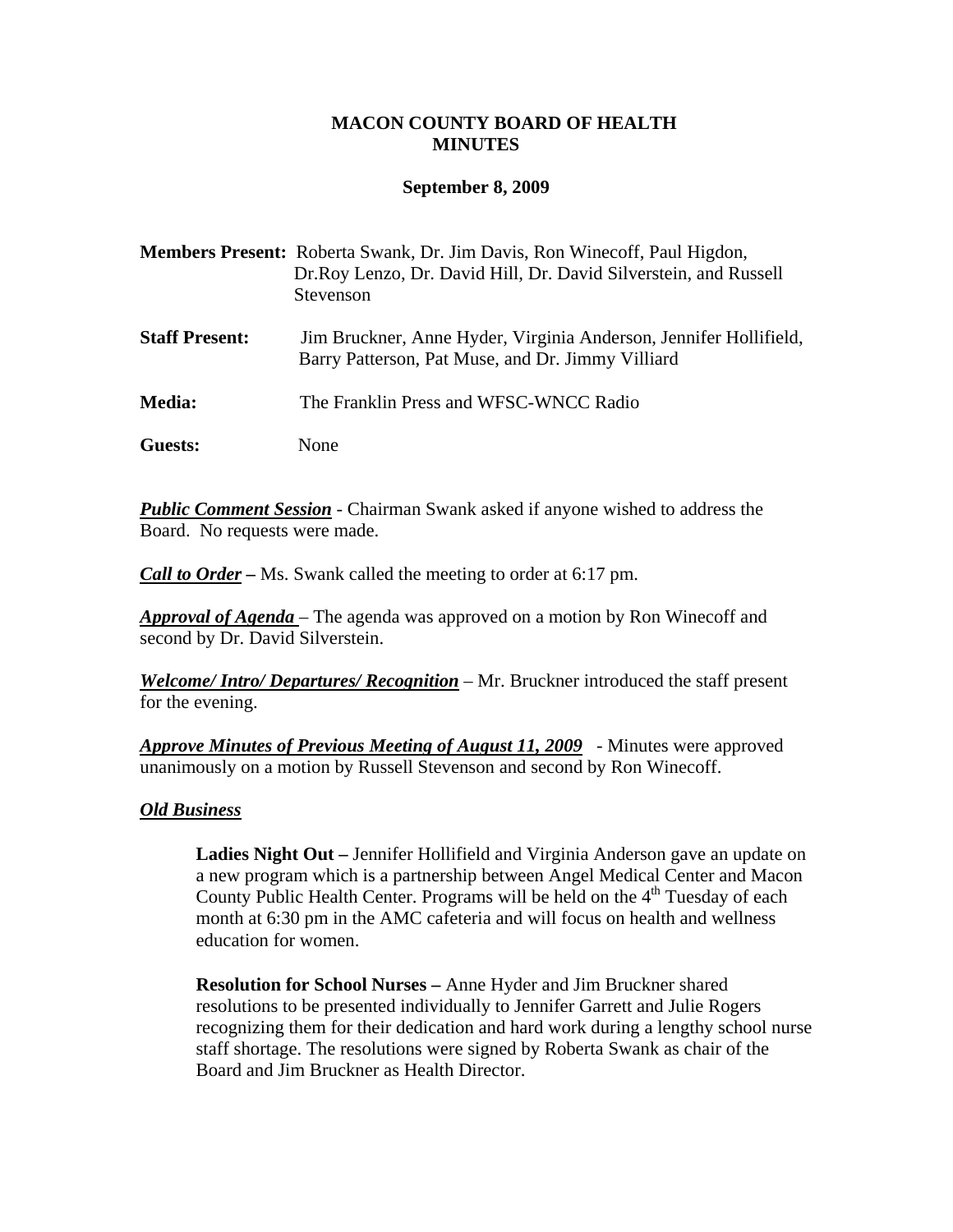# **Macon County Board of Health Minutes September 8, 2009 – Page 2**

- **Macon County Nurse Salaries** Mr. Bruckner reported on the results of the annual report entitled 'County Salaries in NC' and compiled by the Institute of Government for 2009. He noted of all the counties that reported on nurse salaries, that Macon has the lowest salaries in the state.
- Flu Update **Seasonal and H1N1** An update was given on the status of seasonal flu clinics and H1N1 clinics by Anne Hyder and Dr. Jimmy Villiard. Handouts in packets included **a flyer with the schedule for the seasonal flu shot clinics and a listing of the Pandemic H1N1 Vaccine Target Groups** (one list with no shortage of vaccine and an alternate plan with vaccine limited quantities).
- **Food and Lodging Fee** Referring to the leaflet in the packets noting **Food and Lodging Inspection Fees Increase,** Pat Muse noted that effective August 15, 2009 the annual fee for food and lodging inspections increased from \$50 to \$75. He also reviewed the option that a local health department may charge a fee not to exceed \$250 dollars for plan review by the local health department. A motion was made by Dr. David Silverstein with a second by Ron Winecoff to increase our current fee of \$200 for plan review to \$250. The motion passed unanimously.
- **EH Permits**  The handout **New Life for Old Development Approvals** was reviewed by Barry Patterson.

### *New Business*

• **Smoking Rule Changes (effective January 1, 2010)** – The leaflet in the packets entitled **Smoking in Public Places: Recent Changes in State Law** and the **General Assembly listing for House Bill2/ State Law 2009-27** were reviewed by Mr. Bruckner. More information will be forthcoming at the November meeting.

# *Board Training and Information*

- **New Ethics Law** A brief review of the **handout** summarizing the new statute that requires a new ethics law for local elected officials was presented by Mr. Bruckner. This requirement - to adopt a resolution or policy containing a code of ethics to guide actions by governing board members - must be adopted on or before January 1, 2011.
- **NALBOH Newsbrief**  $3^{rd}$  Quarter 2009 copies provided to each Board member.
- **ANCBH Special State Insert 3<sup>rd</sup> Quarter 2009** copies provided to each Board member.